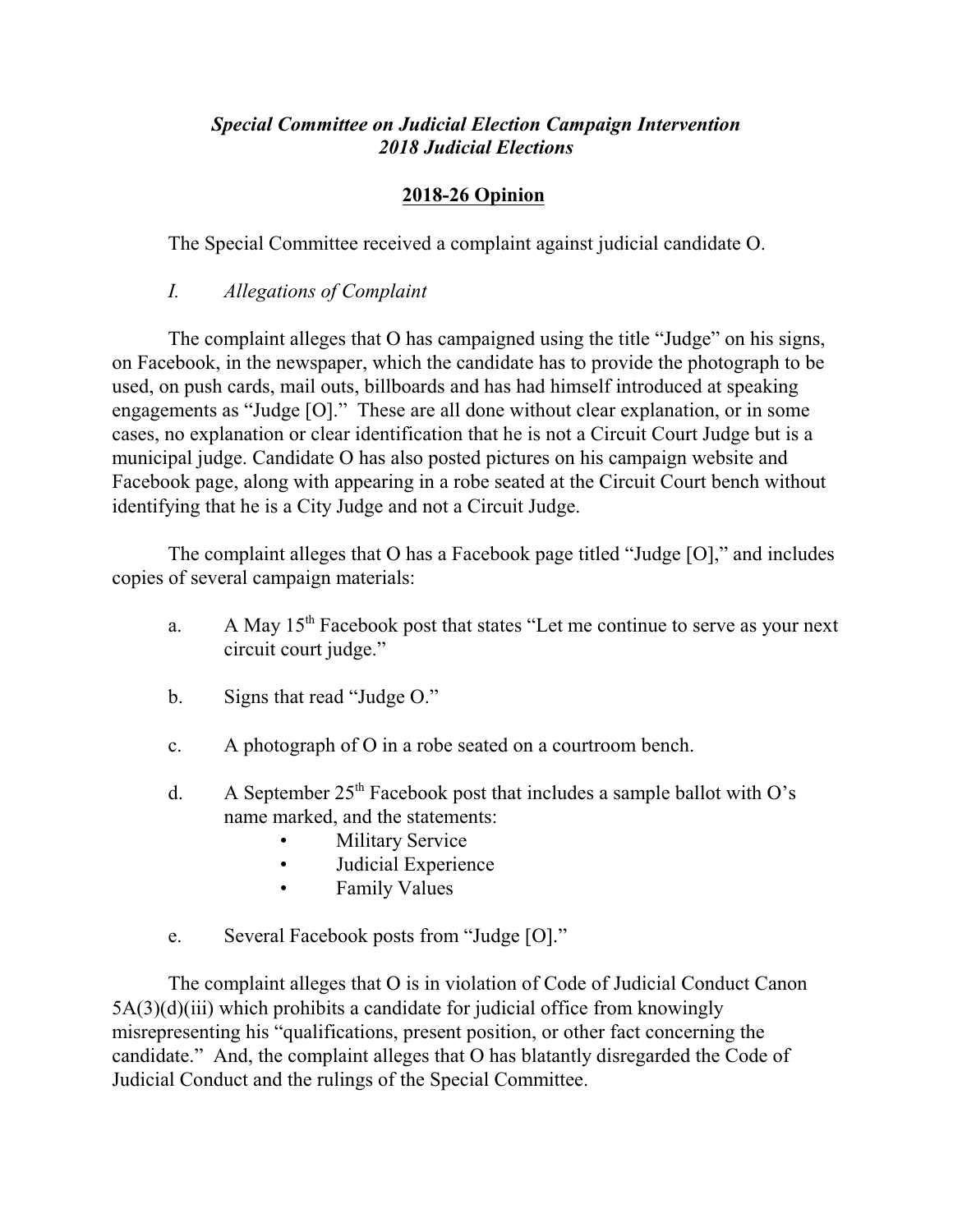Specifically, the complaint alleges that O is in violation of Special Committee Opinions 2018-06, 2018-09, and 2018-17.

## *II. Candidate's Response*

In response, O argues that the May 15th Facebook post was a photo of me in uniform returning from the war. My campaign is based on service. Service as a Judge, Service as a Deacon in Church, Service as a Soldier. This photo caption reads "Let me continue to serve as your next Circuit Court Judge." Clearly the word "Next" indicates to the audience that I am asking to be the "next" Circuit Court Judge. If I had said, let me continue to serve as "circuit court Judge" it would be a problem. The photo is of a man who has served his country and now wants to serve "as your next Circuit Court Judge."

## *III. Findings.*

# *A. May 15th Facebook Post*

The Special Committee has considered the May 15<sup>th</sup> Facebook post. The Special Committee is concerned that the candidate's statement "Let me continue to serve as your next Circuit Court Judge" may be interpreted in such a manner as to be confusing to voters. Canon  $5A(3)(d)(iii)$  prohibits a candidate for judicial office from knowingly misrepresenting his "qualifications, present position, or other fact concerning the candidate." However, the candidate has confirmed to the Special Committee that this statement will not be used again in this election.

Therefore, due to the length of the delay between the post and the complaint and the commitment from the candidate, the Special Committee has determined that it will take no action on this complaint.

## *B. Use of "Judge [O]" on Facebook and Campaign Materials*

The 2018 Special Committee and prior Special Committees have instructed judicial candidates who hold another judicial office as to how the candidate and his/her committee may properly use the title "judge" in campaign materials.

In Opinion 2006-002, the Special Committee opined:

Canon 5A(3)(d)(iii) prohibits a candidate from knowingly misrepresenting their qualifications or present position. The Special Committee is of the opinion that a candidate who holds another judicial office may use the title "Judge" in campaign materials subject to certain limitations. The campaign material must clearly identify the circumstances justifying use of the title,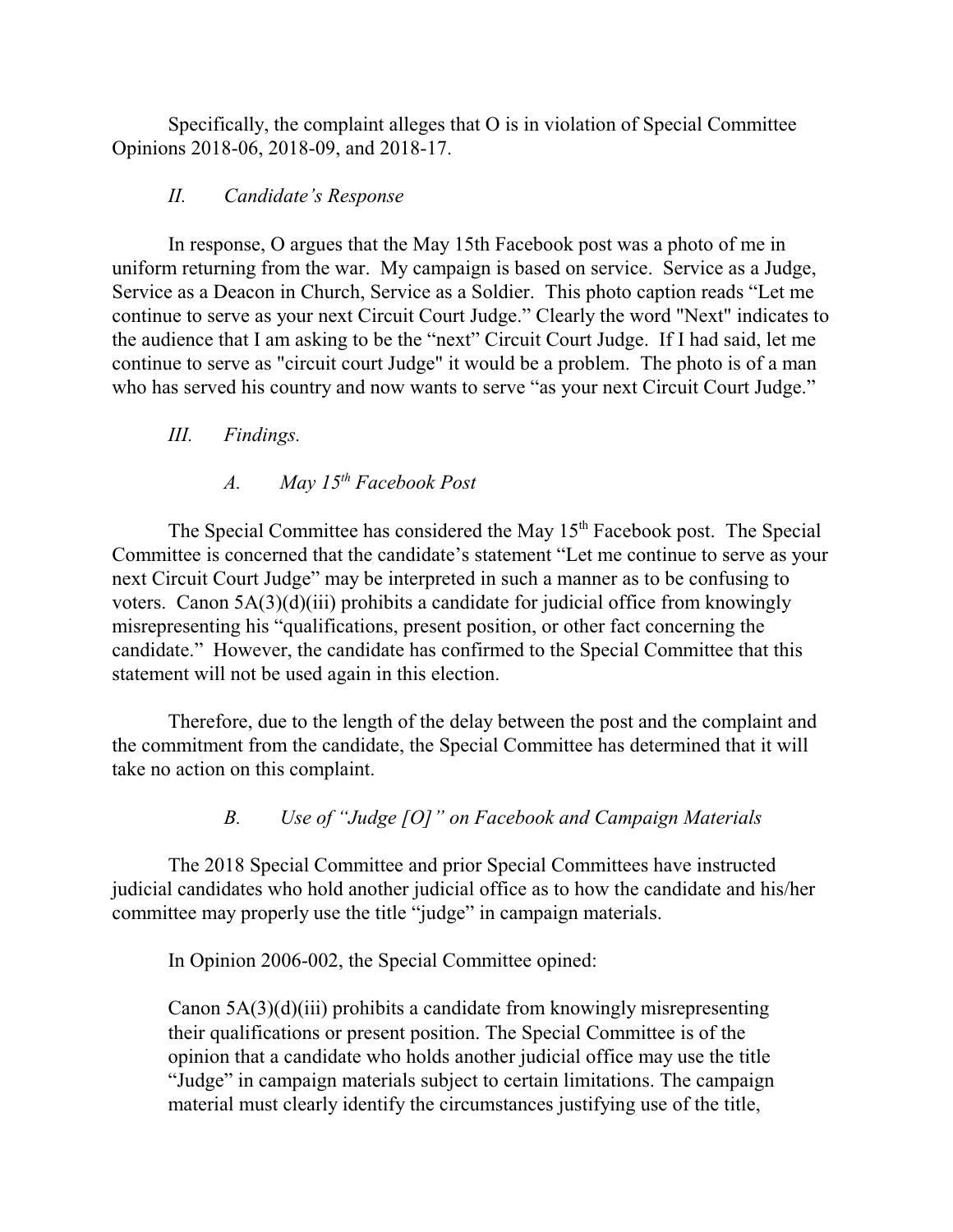including identifying the judgeship currently held. The use of the title cannot be misleading, cannot misrepresent the candidate's present position, and must make it clear to the voting public that the candidate is not a judge of the court for which the candidate is currently seeking election.

This ruling was reaffirmed in a 2006 Public Statement, Opinion 2014-01, a 2014 Public Statement, Opinion 2018-06, and Opinion 2018-09. Indeed, the Special Committee has reaffirmed the statement in Opinion 2010-02 that "[t]he use of the title ["judge"] cannot be misleading, cannot misrepresent the candidate's present position, and must make clear to the voting public that the candidate is not a judge of the court for which the candidate is currently seeking election."

The Special Committee has reviewed the campaign materials submitted in the complaint, the response provided by O, and the campaign Facebook page. The Special Committee finds that O's use of the phrase "Judge [O]" on his Facebook page, campaign signs, and campaign materials is in a violation of Canon 5A(3)(d)(iii) of the Code of Judicial Conduct which provides that "[a] candidate for judicial office shall not knowingly misrepresent the identity, qualifications, present position or other fact concerning the candidate. . . ." and the Special Committee opinions cited above.

The Special Committee orders the candidate and his committee immediately cease and desist the use of the phrase "Judge [O]" on Facebook and campaign materials. The candidate has already changed his Facebook page to remove this statement. The Special Committee orders that the candidate and his committee have until Wednesday, November 21, 2018 at 5:00 p.m. to remove any sign that has this language or to replace the signs or materials with the appropriate language.

The Special Committee instructs the candidate and his committee that the phrase "Judge [O]" may only be used if the such materials clearly identify the circumstances justifying the use of the title and identify the proper title of the position actually held.

### *C. Use of Photograph in Judicial Robe*

In Opinion 2018-17, the Special Committee issued an opinion as to "whether a current municipal judge, who is running for chancery judge, may film a commercial with the Judge in a robe on the bench when court is not in session." The Special Committee cited Opinion 2014-01 and concluded that "a current municipal judge, who is running for chancery court judge, may film a commercial that depicts the candidate in a judicial robe if, as required by Canon 5A(3)(d)(iii), the candidate clearly explains the judicial role of the position the candidate held."